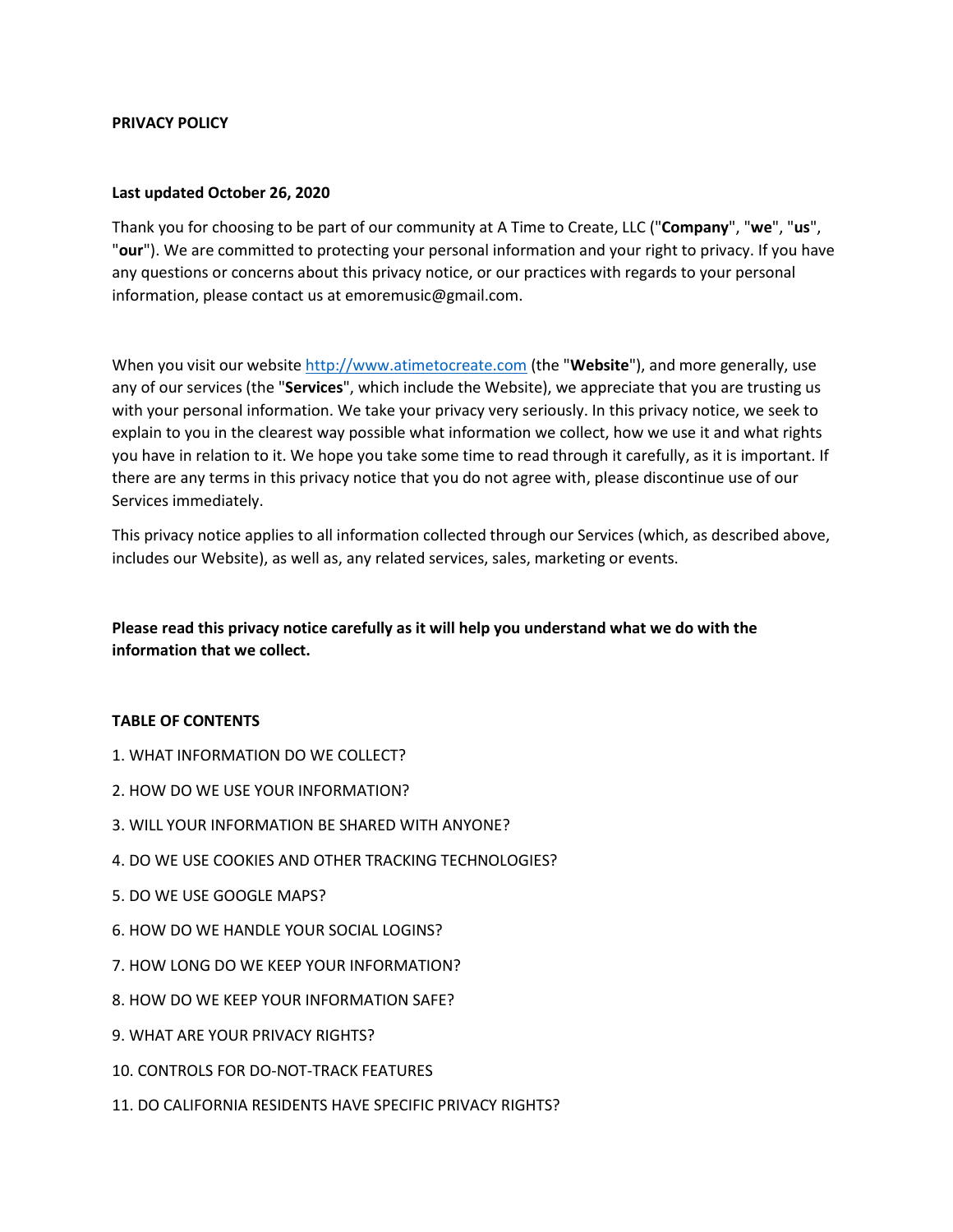## 12. DO WE MAKE UPDATES TO THIS NOTICE?

# 13. HOW CAN YOU CONTACT US ABOUT THIS NOTICE?

## 14. HOW CAN YOU REVIEW, UPDATE OR DELETE THE DATA WE COLLECT FROM YOU?

#### **1. WHAT INFORMATION DO WE COLLECT?**

#### **Personal information you disclose to us**

## *In Short: We collect personal information that you provide to us.*

We collect personal information that you voluntarily provide to us when you register on the Website, express an interest in obtaining information about us or our products and Services, when you participate in activities on the Website (such as by posting messages in our online forums or entering competitions, contests or giveaways) or otherwise when you contact us.

The personal information that we collect depends on the context of your interactions with us and the Website, the choices you make and the products and features you use. The personal information we collect may include the following:

**Personal Information Provided by You.** We collect names; phone numbers; email addresses; mailing addresses; usernames; passwords; contact preferences; billing addresses; debit/credit card numbers; and other similar information.

**Payment Data.** We may collect data necessary to process your payment if you make purchases, such as your payment instrument number (such as a credit card number), and the security code associated with your payment instrument. All payment data is stored by PayPal, Stripe and Square. You may find their privacy notice link(s) here: [https://www.paypal.com/us/webapps/mpp/ua/privacy](https://www.paypal.com/us/webapps/mpp/ua/privacy-full)[full,](https://www.paypal.com/us/webapps/mpp/ua/privacy-full) <https://stripe.com/privacy> and [https://squareup.com/us/en/legal/general/privacy.](https://squareup.com/us/en/legal/general/privacy)

**Social Media Login Data.** We may provide you with the option to register with us using your existing social media account details, like your Facebook, Twitter or other social media account. If you choose to register in this way, we will collect the Information described in the section called "HOW DO WE HANDLE YOUR SOCIAL LOGINS" below.

All personal information that you provide to us must be true, complete and accurate, and you must notify us of any changes to such personal information.

## **Information automatically collected**

*In Short: Some information — such as your Internet Protocol (IP) address and/or browser and device characteristics — is collected automatically when you visit our Website.*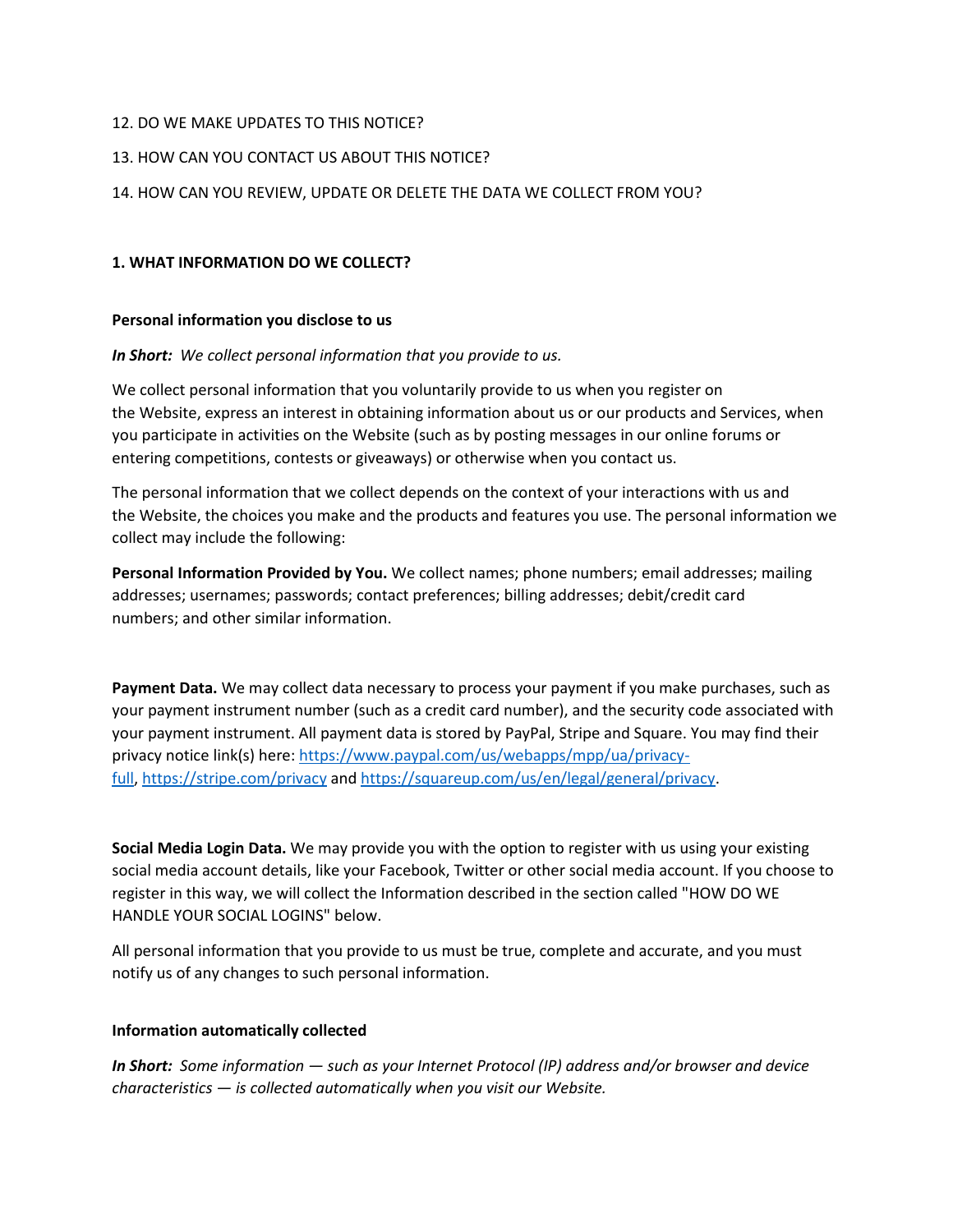We automatically collect certain information when you visit, use or navigate the Website. This information does not reveal your specific identity (like your name or contact information) but may include device and usage information, such as your IP address, browser and device characteristics, operating system, language preferences, referring URLs, device name, country, location, information about how and when you use our Website and other technical information. This information is primarily needed to maintain the security and operation of our Website, and for our internal analytics and reporting purposes.

Like many businesses, we also collect information through cookies and similar technologies.

The information we collect includes:

- *Log and Usage Data.* Log and usage data is service-related, diagnostic, usage and performance information our servers automatically collect when you access or use our Website and which we record in log files. Depending on how you interact with us, this log data may include your IP address, device information, browser type and settings and information about your activity in the Website (such as the date/time stamps associated with your usage, pages and files viewed, searches and other actions you take such as which features you use), device event information (such as system activity, error reports (sometimes called 'crash dumps') and hardware settings).
- *Device Data.* We collect device data such as information about your computer, phone, tablet or other device you use to access the Website. Depending on the device used, this device data may include information such as your IP address (or proxy server), device and application identification numbers, location, browser type, hardware model Internet service provider and/or mobile carrier, operating system and system configuration information.
- *Location Data.* We collect location data such as information about your device's location, which can be either precise or imprecise. How much information we collect depends on the type and settings of the device you use to access the Website. For example, we may use GPS and other technologies to collect geolocation data that tells us your current location (based on your IP address). You can opt out of allowing us to collect this information either by refusing access to the information or by disabling your Location setting on your device. Note however, if you choose to opt out, you may not be able to use certain aspects of the Services.

# **2. HOW DO WE USE YOUR INFORMATION?**

*In Short: We process your information for purposes based on legitimate business interests, the fulfillment of our contract with you, compliance with our legal obligations, and/or your consent.*

We use personal information collected via our Website for a variety of business purposes described below. We process your personal information for these purposes in reliance on our legitimate business interests, in order to enter into or perform a contract with you, with your consent, and/or for compliance with our legal obligations. We indicate the specific processing grounds we rely on next to each purpose listed below.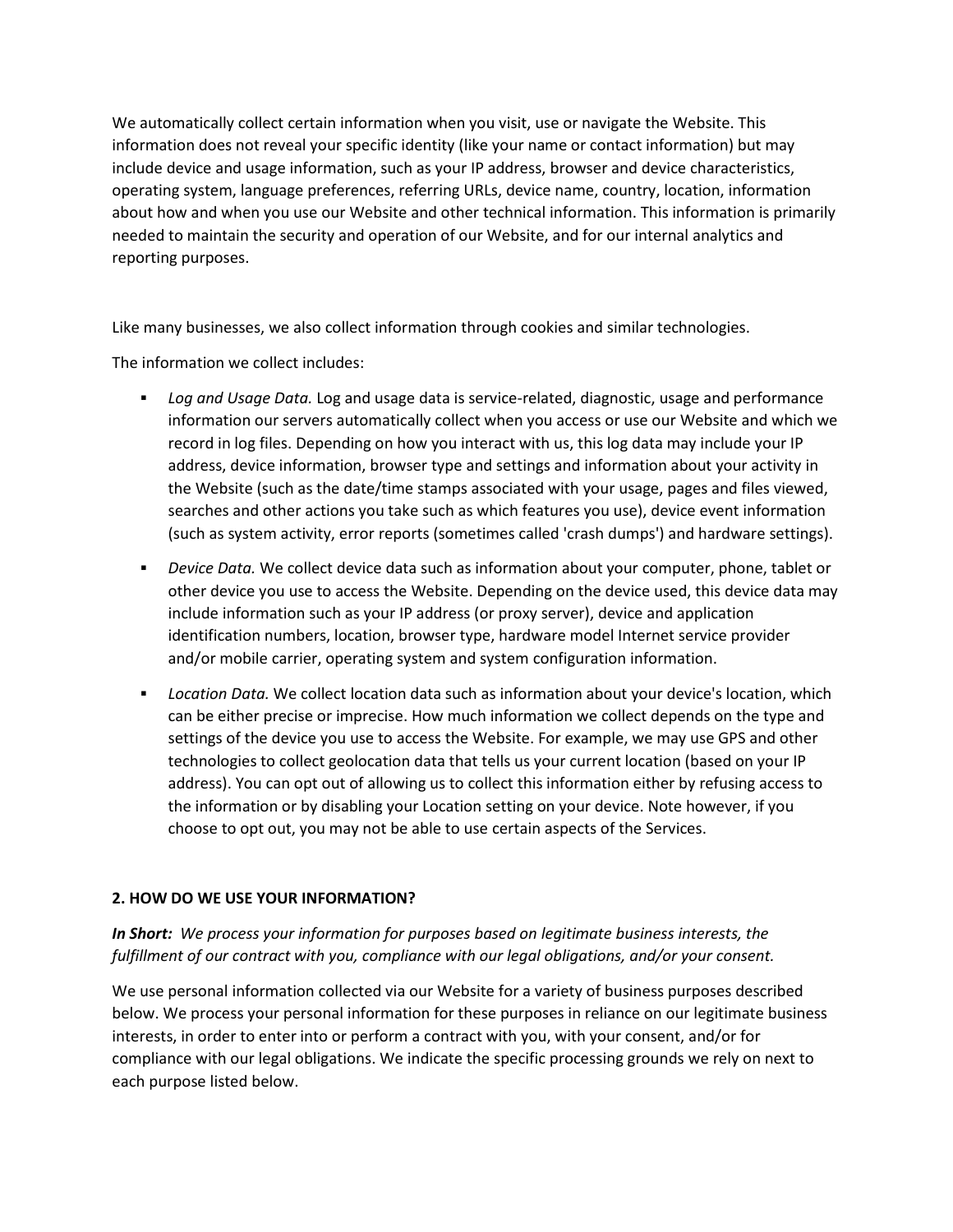We use the information we collect or receive:

- **To facilitate account creation and logon process.** If you choose to link your account with us to a third-party account (such as your Google or Facebook account), we use the information you allowed us to collect from those third parties to facilitate account creation and logon process for the performance of the contract. See the section below headed "HOW DO WE HANDLE YOUR SOCIAL LOGINS" for further information.
- **To post testimonials.** We post testimonials on our Website that may contain personal information. Prior to posting a testimonial, we will obtain your consent to use your name and the content of the testimonial. If you wish to update, or delete your testimonial, please contact us at emoremusic@gmail.com and be sure to include your name, testimonial location, and contact information.
- **EXECT** Request feedback. We may use your information to request feedback and to contact you about your use of our Website.
- **To enable user-to-user communications.** We may use your information in order to enable userto-user communications with each user's consent.
- **To manage user accounts.** We may use your information for the purposes of managing our account and keeping it in working order.
- **EXED 5 1 To send administrative information to you.** We may use your personal information to send you product, service and new feature information and/or information about changes to our terms, conditions, and policies.
- **To protect our Services.** We may use your information as part of our efforts to keep our Website safe and secure (for example, for fraud monitoring and prevention).
- **To enforce our terms, conditions and policies for business purposes, to comply with legal and regulatory requirements or in connection with our contract.**
- **To respond to legal requests and prevent harm.** If we receive a subpoena or other legal request, we may need to inspect the data we hold to determine how to respond.
- **Eulfill and manage your orders.** We may use your information to fulfill and manage your orders, payments, returns, and exchanges made through the Website
- **EXEDMINIST Administer prize draws and competitions.** We may use your information to administer prize draws and competitions when you elect to participate in our competitions.
- **To deliver and facilitate delivery of services to the user.** We may use your information to provide you with the requested service.
- **To respond to user inquiries/offer support to users.** We may use your information to respond to your inquiries and solve any potential issues you might have with the use of our Services.\
- **To send you marketing and promotional communications.** We and/or our third-party marketing partners may use the personal information you send to us for our marketing purposes, if this is in accordance with your marketing preferences. For example, when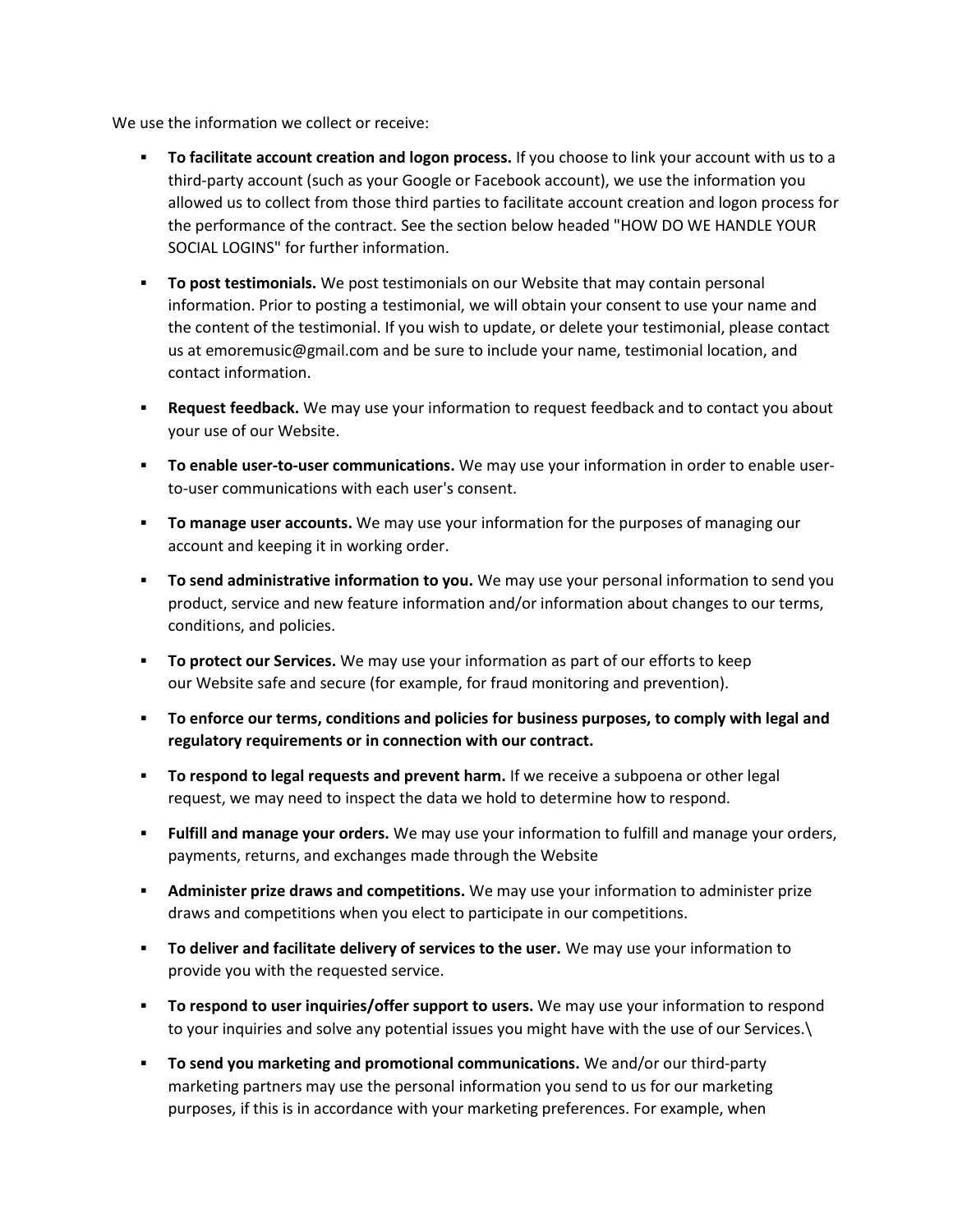expressing an interest in obtaining information about us or our Website, subscribing to marketing or otherwise contacting us, we will collect personal information from you. You can opt-out of our marketing emails at any time (see the "WHAT ARE YOUR PRIVACY RIGHTS" below).

**EXED 1** Deliver targeted advertising to you. We may use your information to develop and display personalized content and advertising (and work with third parties who do so) tailored to your interests and/or location and to measure its effectiveness.

## **3. WILL YOUR INFORMATION BE SHARED WITH ANYONE?**

*In Short: We only share information with your consent, to comply with laws, to provide you with services, to protect your rights, or to fulfill business obligations.*

We may process or share your data that we hold based on the following legal basis:

- **EXP** Consent: We may process your data if you have given us specific consent to use your personal information for a specific purpose.
- **Example 3 Interests:** We may process your data when it is reasonably necessary to achieve our legitimate business interests.
- **Performance of a Contract:** Where we have entered into a contract with you, we may process your personal information to fulfill the terms of our contract.
- **Example 1 Dept 2 Legal Obligations:** We may disclose your information where we are legally required to do so in order to comply with applicable law, governmental requests, a judicial proceeding, court order, or legal process, such as in response to a court order or a subpoena (including in response to public authorities to meet national security or law enforcement requirements).
- **Vital Interests:** We may disclose your information where we believe it is necessary to investigate, prevent, or take action regarding potential violations of our policies, suspected fraud, situations involving potential threats to the safety of any person and illegal activities, or as evidence in litigation in which we are involved.

More specifically, we may need to process your data or share your personal information in the following situations:

- **EXED 15 IS 15 YES 15 YES TRANSFERS.** We may share or transfer your information in connection with, or during negotiations of, any merger, sale of company assets, financing, or acquisition of all or a portion of our business to another company.
- **EXED 10 HOM THE VISITS: Other Users.** When you share personal information (for example, by posting comments, contributions or other content to the Website) or otherwise interact with public areas of the Website, such personal information may be viewed by all users and may be publicly made available outside the Website in perpetuity. If you interact with other users of our Website and register for our Website through a social network (such as Facebook), your contacts on the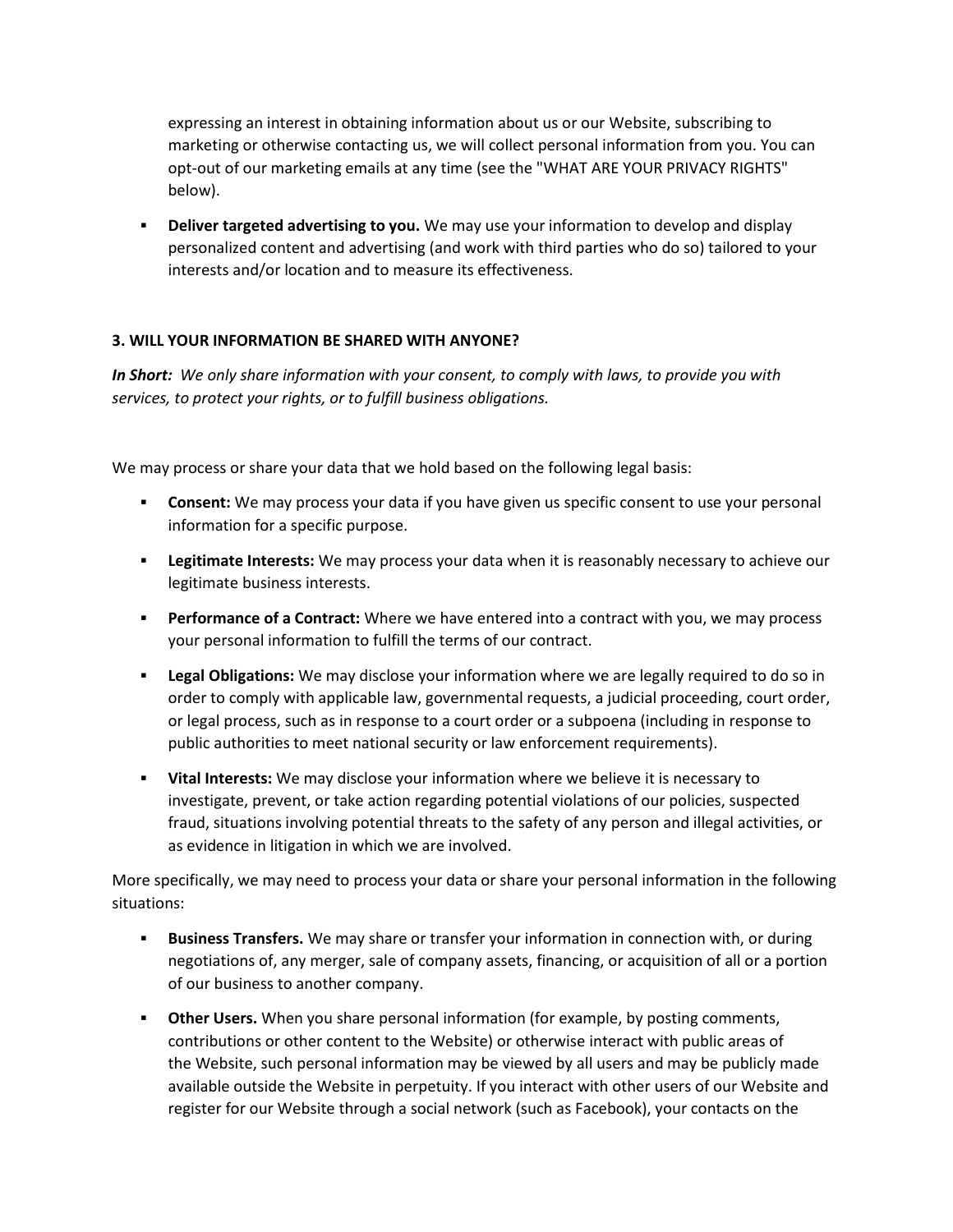social network will see your name, profile photo, and descriptions of your activity. Similarly, other users will be able to view descriptions of your activity, communicate with you within our Website, and view your profile.

## **4. DO WE USE COOKIES AND OTHER TRACKING TECHNOLOGIES?**

*In Short: We may use cookies and other tracking technologies to collect and store your information.*

We may use cookies and similar tracking technologies (like web beacons and pixels) to access or store information. Specific information about how we use such technologies and how you can refuse certain cookies is set out in our Cookie Notice.

## **5. DO WE USE GOOGLE MAPS?**

*In Short: Yes, we use Google Maps for the purpose of providing better service.*

This Website uses Google Maps APIs which is subject to Google's Terms of Service. You may find the Google Maps APIs Terms of Service [here.](https://developers.google.com/maps/terms) To find out more about Google's Privacy Policy, please refer to this [link.](https://policies.google.com/privacy)

## **6. HOW DO WE HANDLE YOUR SOCIAL LOGINS?**

*In Short: If you choose to register or log in to our services using a social media account, we may have access to certain information about you.*

Our Website offers you the ability to register and login using your third-party social media account details (like your Facebook or Twitter logins). Where you choose to do this, we will receive certain profile information about you from your social media provider. The profile Information we receive may vary depending on the social media provider concerned, but will often include your name, email address, friends list, profile picture as well as other information you choose to make public on such social media platform.

We will use the information we receive only for the purposes that are described in this privacy notice or that are otherwise made clear to you on the relevant Website. Please note that we do not control, and are not responsible for, other uses of your personal information by your third-party social media provider. We recommend that you review their privacy notice to understand how they collect, use and share your personal information, and how you can set your privacy preferences on their sites and apps.

# **7. HOW LONG DO WE KEEP YOUR INFORMATION?**

*In Short: We keep your information for as long as necessary to fulfill the purposes outlined in this privacy notice unless otherwise required by law.*

We will only keep your personal information for as long as it is necessary for the purposes set out in this privacy notice, unless a longer retention period is required or permitted by law (such as tax, accounting or other legal requirements). No purpose in this notice will require us keeping your personal information for longer than the period of time in which users have an account with us.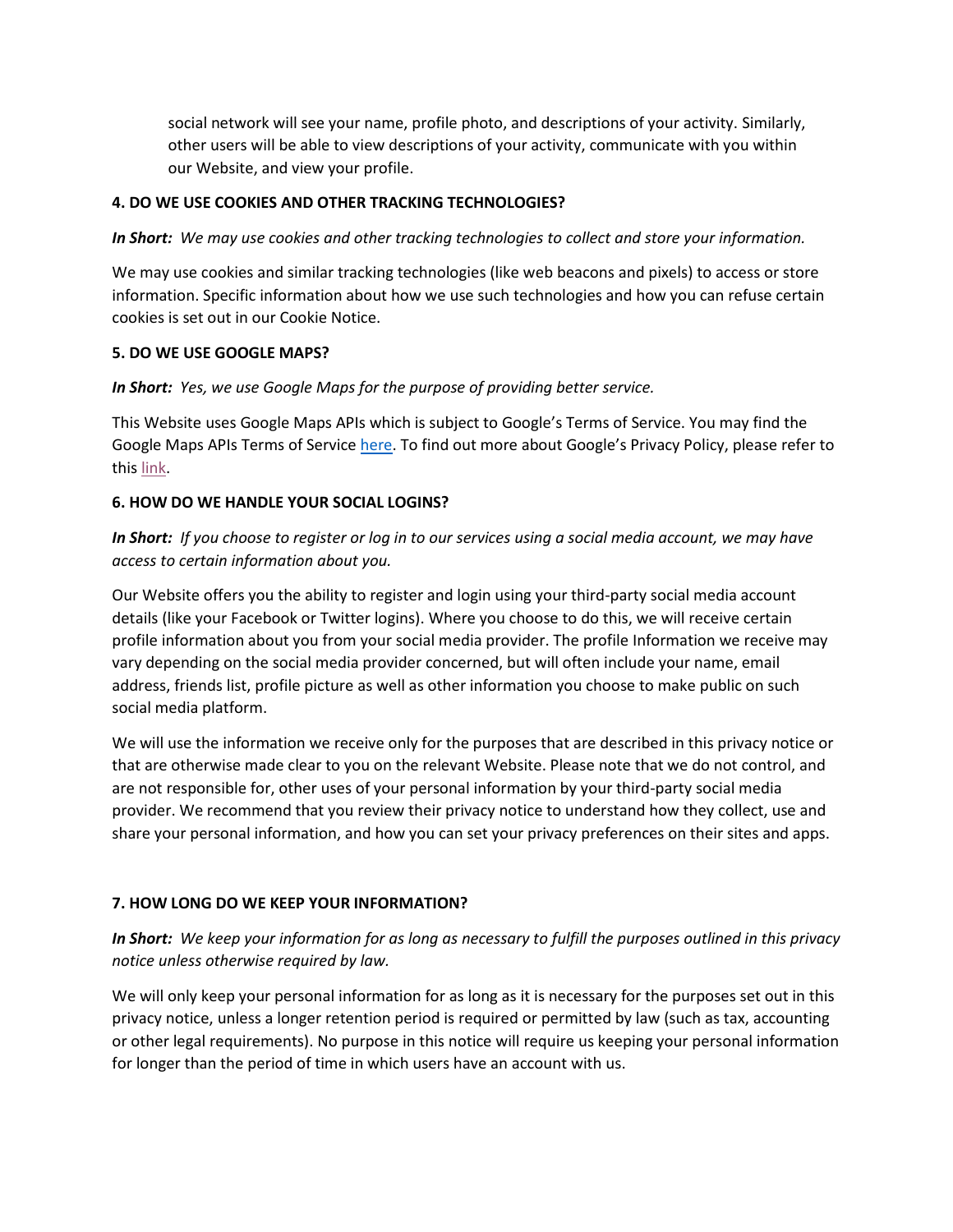When we have no ongoing legitimate business need to process your personal information, we will either delete or anonymize such information, or, if this is not possible (for example, because your personal information has been stored in backup archives), then we will securely store your personal information and isolate it from any further processing until deletion is possible.

## **8. HOW DO WE KEEP YOUR INFORMATION SAFE?**

# *In Short: We aim to protect your personal information through a system of organizational and technical security measures.*

We have implemented appropriate technical and organizational security measures designed to protect the security of any personal information we process. However, despite our safeguards and efforts to secure your information, no electronic transmission over the Internet or information storage technology can be guaranteed to be 100% secure, so we cannot promise or guarantee that hackers, cybercriminals, or other unauthorized third parties will not be able to defeat our security, and improperly collect, access, steal, or modify your information. Although we will do our best to protect your personal information, transmission of personal information to and from our Website is at your own risk. You should only access the Website within a secure environment.

## **9. WHAT ARE YOUR PRIVACY RIGHTS?**

*In Short: You may review, change, or terminate your account at any time.*

If you are a resident in the European Economic Area and you believe we are unlawfully processing your personal information, you also have the right to complain to your local data protection supervisory authority. You can find their contact details here: [http://ec.europa.eu/justice/data](http://ec.europa.eu/justice/data-protection/bodies/authorities/index_en.htm)[protection/bodies/authorities/index\\_en.htm.](http://ec.europa.eu/justice/data-protection/bodies/authorities/index_en.htm)

If you are a resident in Switzerland, the contact details for the data protection authorities are available here: [https://www.edoeb.admin.ch/edoeb/en/home.html.](https://www.edoeb.admin.ch/edoeb/en/home.html)

If you have questions or comments about your privacy rights, you may email us at [emoremusic@gmail.com](mailto:emoremusic@gmail.com)

## **Account Information**

If you would at any time like to review or change the information in your account or terminate your account, you can:

▪ Log in to your account settings and update your user account.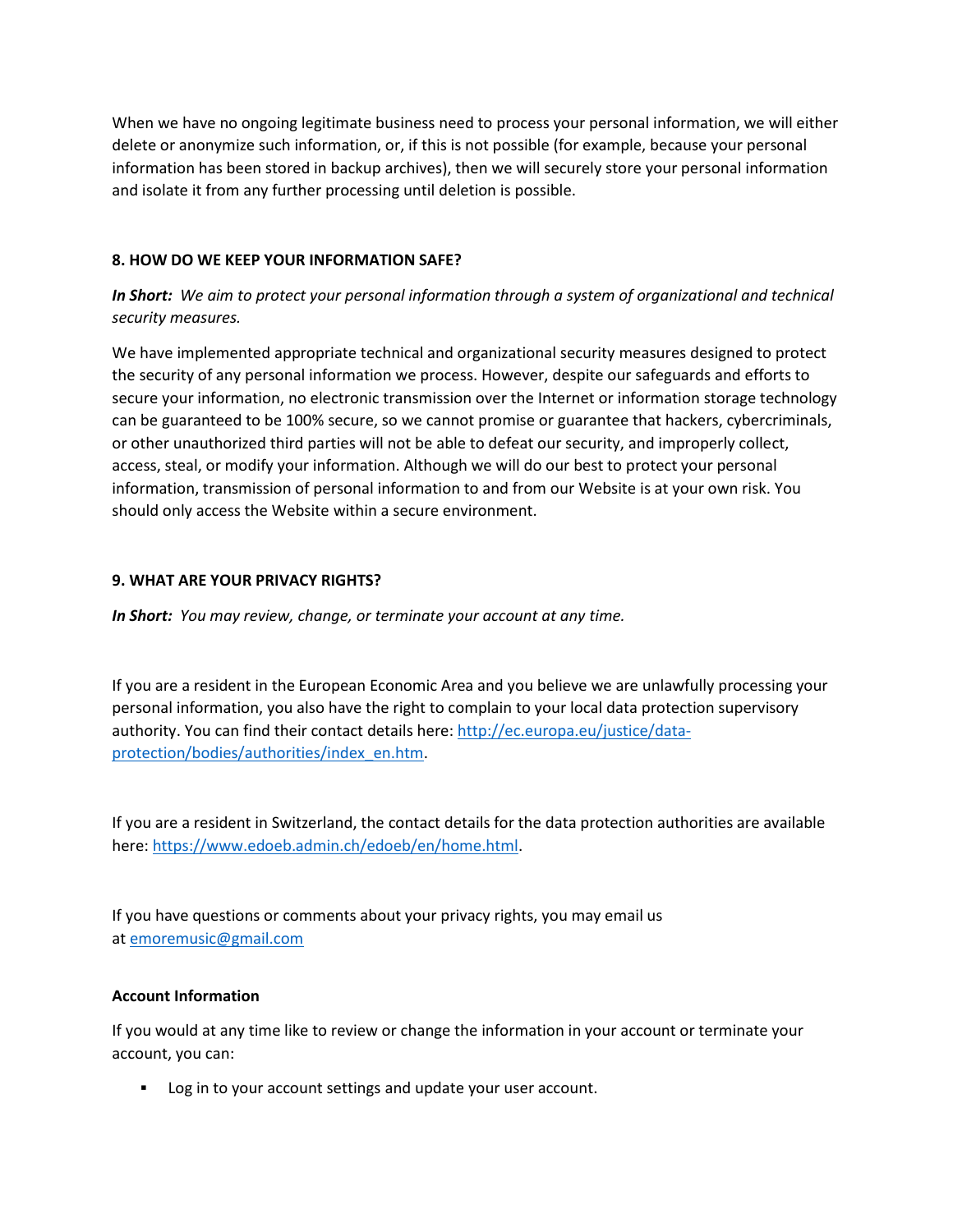■ Contact us using the contact information provided.

Upon your request to terminate your account, we will deactivate or delete your account and information from our active databases. However, we may retain some information in our files to prevent fraud, troubleshoot problems, assist with any investigations, enforce our Terms of Use and/or comply with applicable legal requirements.

**Cookies and similar technologies:** Most Web browsers are set to accept cookies by default. If you prefer, you can usually choose to set your browser to remove cookies and to reject cookies. If you choose to remove cookies or reject cookies, this could affect certain features or services of our Website.

**Opting out of email marketing:** You can unsubscribe from our marketing email list at any time by clicking on the unsubscribe link in the emails that we send or by contacting us using the details provided below. You will then be removed from the marketing email list — however, we may still communicate with you, for example to send you service-related emails that are necessary for the administration and use of your account, to respond to service requests, or for other non-marketing purposes. To otherwise opt-out, you may:

- Access your account settings and update your preferences.
- Contact us using the contact information provided.

# **10. CONTROLS FOR DO-NOT-TRACK FEATURES**

Most web browsers and some mobile operating systems and mobile applications include a Do-Not-Track ("DNT") feature or setting you can activate to signal your privacy preference not to have data about your online browsing activities monitored and collected. At this stage no uniform technology standard for recognizing and implementing DNT signals has been finalized. As such, we do not currently respond to DNT browser signals or any other mechanism that automatically communicates your choice not to be tracked online. If a standard for online tracking is adopted that we must follow in the future, we will inform you about that practice in a revised version of this privacy notice.

# **11. DO CALIFORNIA RESIDENTS HAVE SPECIFIC PRIVACY RIGHTS?**

*In Short: Yes, if you are a resident of California, you are granted specific rights regarding access to your personal information.*

California Civil Code Section 1798.83, also known as the "Shine The Light" law, permits our users who are California residents to request and obtain from us, once a year and free of charge, information about categories of personal information (if any) we disclosed to third parties for direct marketing purposes and the names and addresses of all third parties with which we shared personal information in the immediately preceding calendar year. If you are a California resident and would like to make such a request, please submit your request in writing to us using the contact information provided below.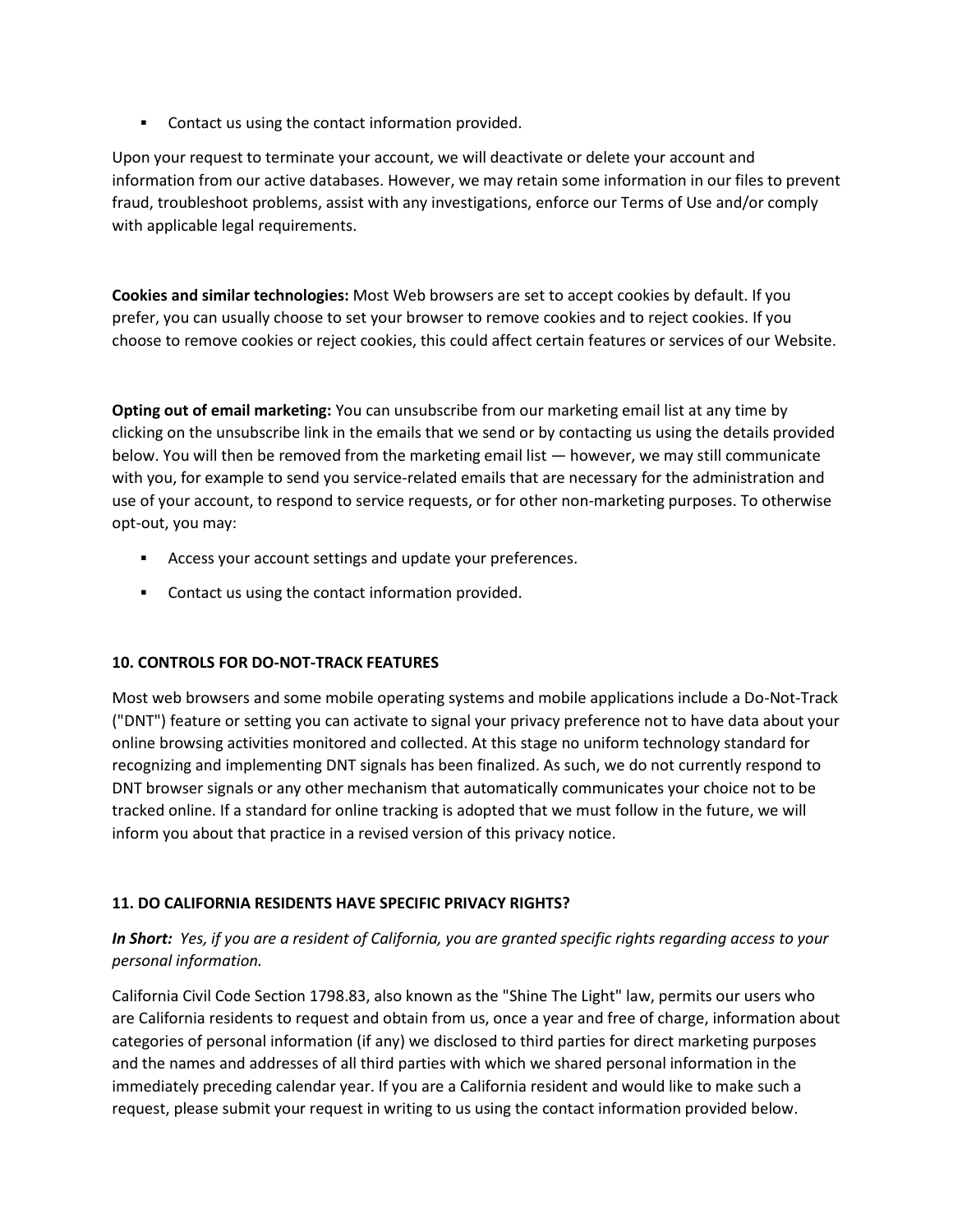If you are under 18 years of age, reside in California, and have a registered account with the Website, you have the right to request removal of unwanted data that you publicly post on the Website. To request removal of such data, please contact us using the contact information provided below, and include the email address associated with your account and a statement that you reside in California. We will make sure the data is not publicly displayed on the Website, but please be aware that the data may not be completely or comprehensively removed from all our systems (e.g. backups, etc.).

## **CCPA Privacy Notice**

The California Code of Regulations defines a "resident" as:

(1) every individual who is in the State of California for other than a temporary or transitory purpose and

(2) every individual who is domiciled in the State of California who is outside the State of California for a temporary or transitory purpose.

All other individuals are defined as "non-residents." If this definition of "resident" applies to you, we must adhere to certain rights and obligations regarding your personal information.

# **What categories of personal information do we collect?**

We have collected the following categories of personal information in the past twelve (12) months:

| <b>Category</b>                                                                               | <b>Examples</b>                                                                                                                                                                                               | <b>Collected</b> |
|-----------------------------------------------------------------------------------------------|---------------------------------------------------------------------------------------------------------------------------------------------------------------------------------------------------------------|------------------|
| A. Identifiers                                                                                | Contact details, such as real name, alias, postal address, telephone or mobile contact<br>number, unique personal identifier, online identifier, Internet Protocol address, email<br>address and account name | <b>YES</b>       |
| B. Personal information<br>categories listed in the<br>California Customer<br>Records statute | Name, contact information, education, employment, employment history and financial<br>information                                                                                                             | <b>YES</b>       |
| C. Protected<br>classification<br>characteristics under<br>California or federal law          | Gender and date of birth                                                                                                                                                                                      | <b>YES</b>       |
|                                                                                               |                                                                                                                                                                                                               |                  |
| D. Commercial<br>information                                                                  | Transaction information, purchase history, financial details and payment information                                                                                                                          |                  |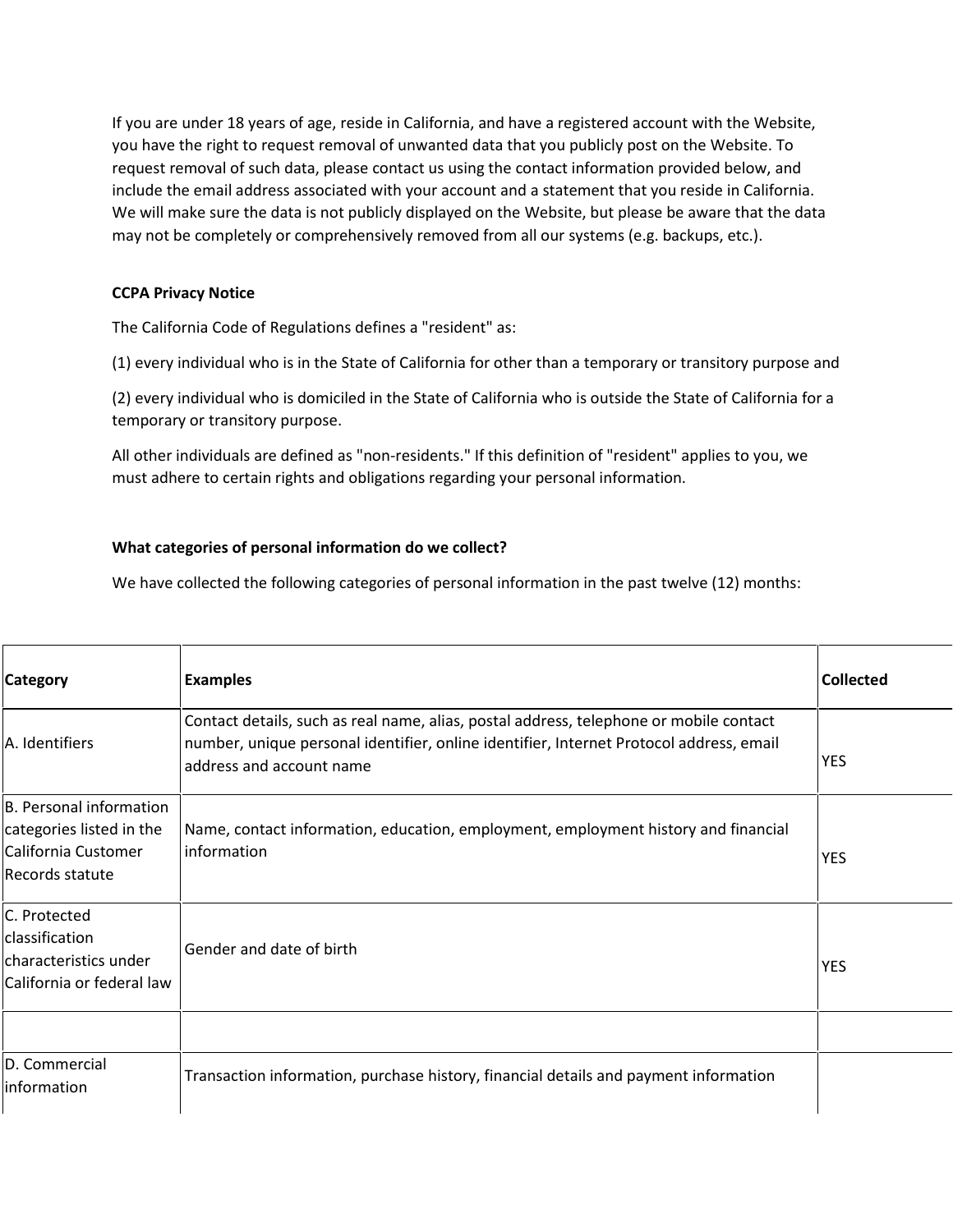|                                                                                   |                                                                                                                                                                                        | <b>YES</b> |
|-----------------------------------------------------------------------------------|----------------------------------------------------------------------------------------------------------------------------------------------------------------------------------------|------------|
|                                                                                   | E. Biometric information   Fingerprints and voiceprints                                                                                                                                | <b>NO</b>  |
| F. Internet or other<br>similar network activity                                  | Browsing history, search history, online behavior, interest data, and interactions with our<br>and other websites, applications, systems and advertisements                            | <b>NO</b>  |
| G. Geolocation data                                                               | Device location                                                                                                                                                                        | <b>NO</b>  |
| H. Audio, electronic,<br>visual, thermal,<br>olfactory, or similar<br>information | Images and audio, video or call recordings created in connection with our business<br>activities                                                                                       | <b>NO</b>  |
| I. Professional or<br>employment-related<br>information                           | Business contact details in order to provide you our services at a business level, job title as<br>well as work history and professional qualifications if you apply for a job with us | <b>NO</b>  |
|                                                                                   | J. Education Information Student records and directory information                                                                                                                     | <b>NO</b>  |
| K. Inferences drawn<br>from other personal<br><b>Information</b>                  | Inferences drawn from any of the collected personal information listed above to create a<br>profile or summary about, for example, an individual's preferences and characteristics     | <b>NO</b>  |

We may also collect other personal information outside of these categories instances where you interact with us in-person, online, or by phone or mail in the context of:

- Receiving help through our customer support channels;
- **•** Participation in customer surveys or contests; and
- Facilitation in the delivery of our Services and to respond to your inquiries.

**How do we use and share your personal information?**

More information about our data collection and sharing practices can be found in this privacy notice.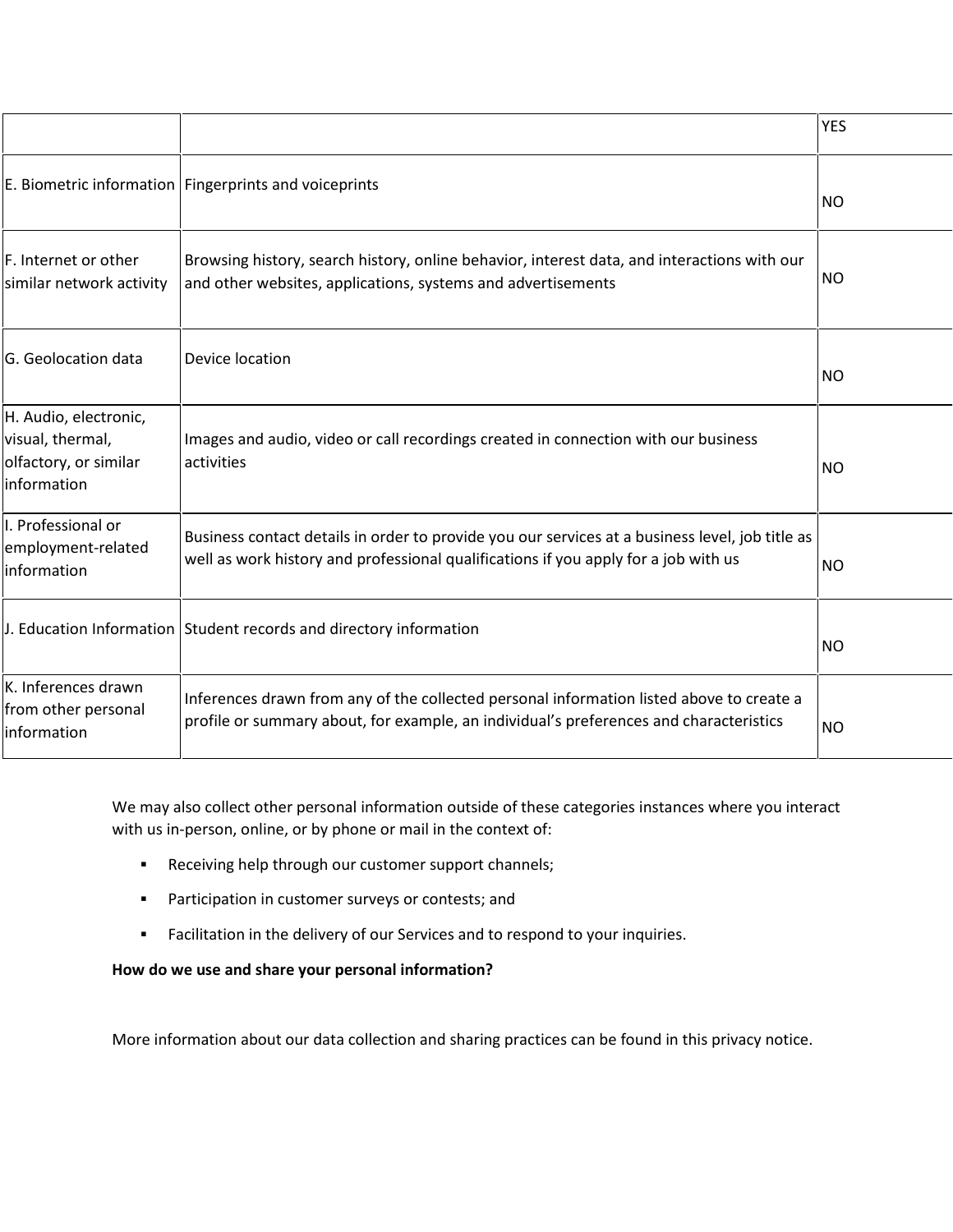You may contact us by email at emoremusic@gmail.com, or by referring to the contact details at the bottom of this document.

If you are using an authorized agent to exercise your right to opt-out we may deny a request if the authorized agent does not submit proof that they have been validly authorized to act on your behalf.

## **Will your information be shared with anyone else?**

We may disclose your personal information with our service providers pursuant to a written contract between us and each service provider. Each service provider is a for-profit entity that processes the information on our behalf.

We may use your personal information for our own business purposes, such as for undertaking internal research for technological development and demonstration. This is not considered to be "selling" of your personal data.

A Time to Create, LLC has not disclosed or sold any personal information to third parties for a business or commercial purpose in the preceding 12 months. A Time to Create, LLC will not sell personal information in the future belonging to website visitors, users and other consumers.

## **Your rights with respect to your personal data**

# Right to request deletion of the data - Request to delete

You can ask for the deletion of your personal information. If you ask us to delete your personal information, we will respect your request and delete your personal information, subject to certain exceptions provided by law, such as (but not limited to) the exercise by another consumer of his or her right to free speech, our compliance requirements resulting from a legal obligation or any processing that may be required to protect against illegal activities.

## Right to be informed - Request to know

Depending on the circumstances, you have a right to know: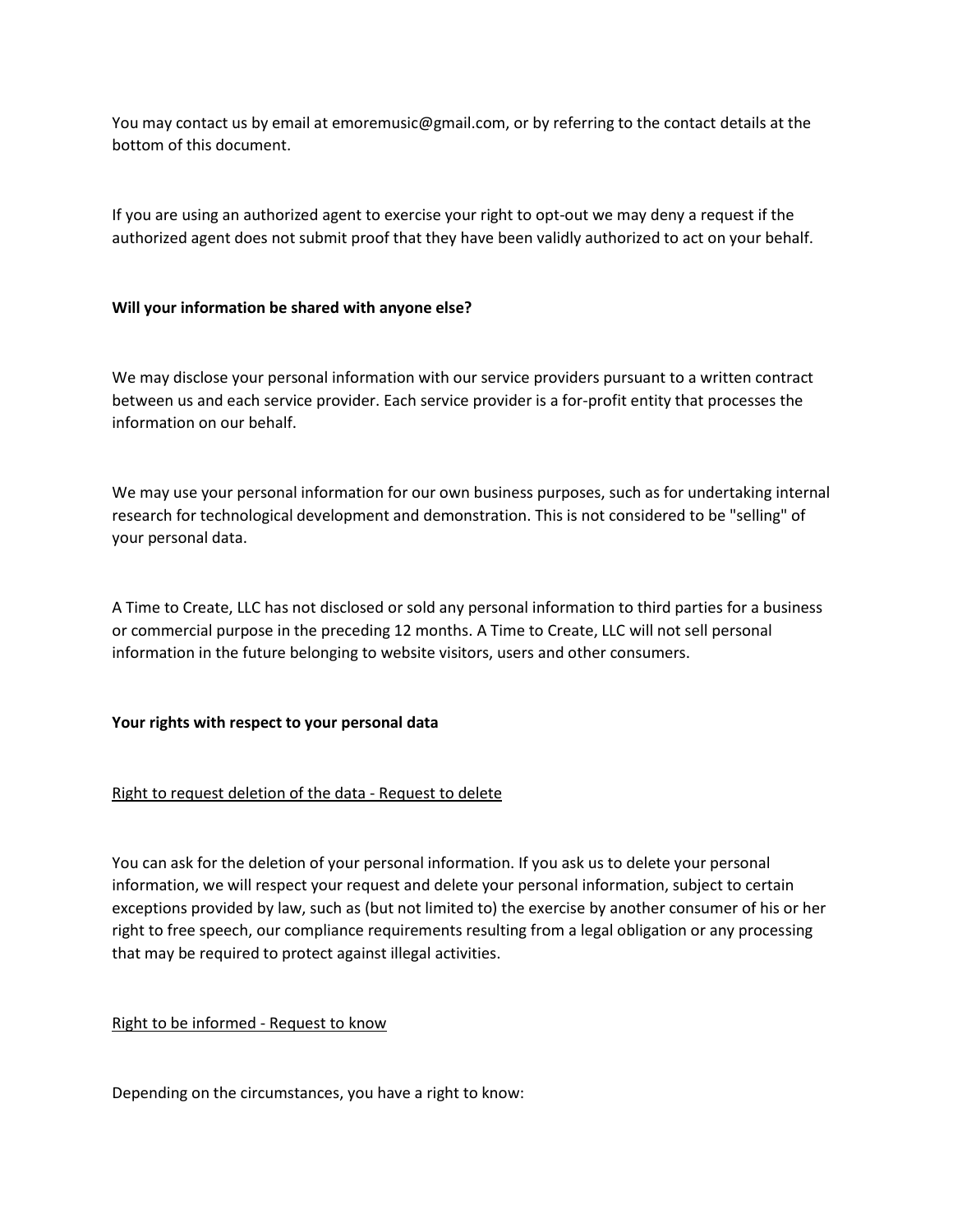- whether we collect and use your personal information;
- the categories of personal information that we collect;
- the purposes for which the collected personal information is used;
- whether we sell your personal information to third parties;
- the categories of personal information that we sold or disclosed for a business purpose;
- the categories of third parties to whom the personal information was sold or disclosed for a business purpose; and
- **•** the business or commercial purpose for collecting or selling personal information.

In accordance with applicable law, we are not obligated to provide or delete consumer information that is de-identified in response to a consumer request or to re-identify individual data to verify a consumer request.

## Right to Non-Discrimination for the Exercise of a Consumer's Privacy Rights

We will not discriminate against you if you exercise your privacy rights.

## Verification process

Upon receiving your request, we will need to verify your identity to determine you are the same person about whom we have the information in our system. These verification efforts require us to ask you to provide information so that we can match it with information you have previously provided us. For instance, depending on the type of request you submit, we may ask you to provide certain information so that we can match the information you provide with the information we already have on file, or we may contact you through a communication method (e.g. phone or email) that you have previously provided to us. We may also use other verification methods as the circumstances dictate.

We will only use personal information provided in your request to verify your identity or authority to make the request. To the extent possible, we will avoid requesting additional information from you for the purposes of verification. If, however, if we cannot verify your identity from the information already maintained by us, we may request that you provide additional information for the purposes of verifying your identity, and for security or fraud-prevention purposes. We will delete such additionally provided information as soon as we finish verifying you.

## Other privacy rights